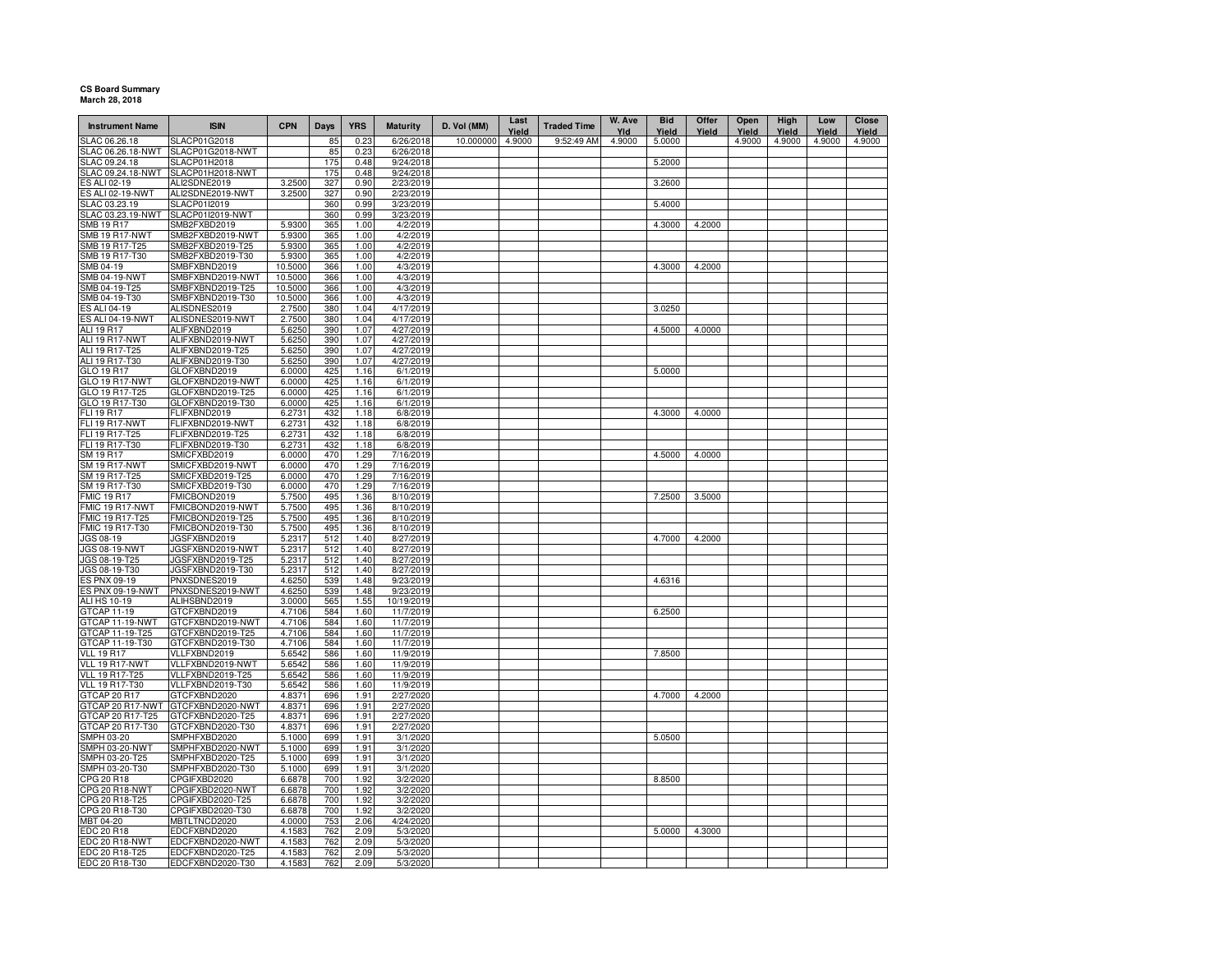| <b>Instrument Name</b>                  | <b>ISIN</b>                          | <b>CPN</b>       | Days         | <b>YRS</b>   | <b>Maturity</b>          | D. Vol (MM)     | Last<br>Yield | <b>Traded Time</b> | W. Ave<br>Yld | <b>Bid</b><br>Yield | Offer<br>Yield | Open<br>Yield | High<br>Yield | Low<br>Yield | Close<br>Yield |
|-----------------------------------------|--------------------------------------|------------------|--------------|--------------|--------------------------|-----------------|---------------|--------------------|---------------|---------------------|----------------|---------------|---------------|--------------|----------------|
| PNB 06-20                               | PNBLTNCD2020                         | 4.1250           | 802          | 2.20         | 6/12/2020                |                 |               |                    |               |                     |                |               |               |              |                |
| RCB 06-20                               | RCBLTNCD2020                         | 4.1250           | 809          | 2.21         | 6/19/2020                |                 |               |                    |               |                     |                |               |               |              |                |
| GLO 20 R18                              | GLOFXBND2020                         | 4.8875           | 837          | 2.29         | 7/17/2020                |                 |               |                    |               | 5.0000              | 4.3000         |               |               |              |                |
| GLO 20 R18-NWT<br>GLO 20 R18-T25        | GLOFXBND2020-NWT<br>GLOFXBND2020-T25 | 4.8875<br>4.8875 | 837<br>837   | 2.29<br>2.29 | 7/17/2020<br>7/17/2020   |                 |               |                    |               |                     |                |               |               |              |                |
| GLO 20 R18-T30                          | GLOFXBND2020-T30                     | 4.8875           | 837          | 2.29         | 7/17/2020                |                 |               |                    |               |                     |                |               |               |              |                |
| <b>SLTC 20 R18</b>                      | SLTCFXBD2020                         | 4.9925           | 873          | 2.39         | 8/22/2020                |                 |               |                    |               | 8.4500              |                |               |               |              |                |
| SLTC 20 R18-NWT                         | SLTCFXBD2020-NWT                     | 4.9925           | 873          | 2.39         | 8/22/2020                |                 |               |                    |               |                     |                |               |               |              |                |
| SLTC 20 R18-T25                         | SLTCFXBD2020-T25                     | 4.9925           | 873          | 2.39         | 8/22/2020                |                 |               |                    |               |                     |                |               |               |              |                |
| SLTC 20 R18-T30                         | SLTCFXBD2020-T30                     | 4.9925           | 873          | 2.39         | 8/22/2020                |                 |               |                    |               |                     |                |               |               |              |                |
| BDO 10-20                               | BDO2LTNC2020                         | 3.7500           | 918          | 2.51         | 10/6/2020                | 0.500000        | 4.9970        | 3:51:15 PM         | 4.9970        | 7.7500              |                | 4.9970        | 4.9970        | 4.9970       | 4.9970         |
| ALI 20 R19<br>ALI 20 R19-NWT            | ALIFXBND2020<br>ALIFXBND2020-NWT     | 4.6250<br>4.6250 | 922<br>922   | 2.52<br>2.52 | 10/10/2020<br>10/10/2020 |                 |               |                    |               | 5.1750              | 4.4000         |               |               |              |                |
| ALI 20 R19-T25                          | ALIFXBND2020-T25                     | 4.6250           | 922          | 2.52         | 10/10/2020               |                 |               |                    |               |                     |                |               |               |              |                |
| ALI 20 R19-T30                          | ALIFXBND2020-T30                     | 4.6250           | 922          | 2.52         | 10/10/2020               |                 |               |                    |               |                     |                |               |               |              |                |
| <b>HOUSE 10-20</b>                      | HOUSEFBD2020                         | 6.2080           | 928          | 2.54         | 10/16/2020               |                 |               |                    |               | 5.2000              | 5.1000         |               |               |              |                |
| HOUSE 10-20-NWT                         | HOUSEFBD2020-NWT                     | 6.2080           | 928          | 2.54         | 10/16/2020               |                 |               |                    |               |                     |                |               |               |              |                |
| HOUSE 10-20-T25                         | HOUSEFBD2020-T25                     | 6.2080           | 928          | 2.54         | 10/16/2020               |                 |               |                    |               |                     |                |               |               |              |                |
| <b>HOUSE 10-20-T30</b>                  | HOUSEFBD2020-T30                     | 6.2080           | 928          | 2.54         | 10/16/2020               |                 |               |                    |               |                     |                |               |               |              |                |
| AEV 11-20                               | AEV2FXBD2020                         | 4.4722           | 949          | 2.60         | 11/6/2020                |                 |               |                    |               | 5.2000              | 4.6000         |               |               |              |                |
| <b>AEV 11-20-NWT</b><br>AEV 11-20-T25   | AEV2FXBD2020-NWT<br>AEV2FXBD2020-T25 | 4.4722<br>4.4722 | 949<br>949   | 2.60<br>2.60 | 11/6/2020<br>11/6/2020   |                 |               |                    |               |                     |                |               |               |              |                |
| AEV 11-20-T30                           | AEV2FXBD2020-T30                     | 4.4722           | 949          | 2.60         | 11/6/2020                |                 |               |                    |               |                     |                |               |               |              |                |
| FLI 20 R19                              | FLIFXBND2020                         | 4.8562           | 951          | 2.60         | 11/8/2020                |                 |               |                    |               | 5.3000              | 4.6000         |               |               |              |                |
| FLI 20 R19-NWT                          | FLIFXBND2020-NWT                     | 4.8562           | 951          | 2.60         | 11/8/2020                |                 |               |                    |               |                     |                |               |               |              |                |
| FLI 20 R19-T25                          | FLIFXBND2020-T25                     | 4.8562           | 951          | 2.60         | 11/8/2020                |                 |               |                    |               |                     |                |               |               |              |                |
| FLI 20 R19-T30                          | FLIFXBND2020-T30                     | 4.8562           | 951          | 2.60         | 11/8/2020                |                 |               |                    |               |                     |                |               |               |              |                |
| AEV 20 R19                              | AEVFXBND2020                         | 4.4125           | 964          | 2.64         | 11/21/2020               |                 |               |                    |               | 5.4000              | 4.6000         |               |               |              |                |
| AEV 20 R19-NWT                          | AEVFXBND2020-NWT                     | 4.4125           | 964          | 2.64         | 11/21/2020               |                 |               |                    |               |                     |                |               |               |              |                |
| AEV 20 R19-T25                          | AEVFXBND2020-T25                     | 4.4125           | 964          | 2.64         | 11/21/2020               |                 |               |                    |               |                     |                |               |               |              |                |
| AEV 20 R19-T30                          | AEVFXBND2020-T30                     | 4.4125           | 964          | 2.64         | 11/21/2020               | 2.000000 5.1000 |               | 2:30:44 PM         | 5.1000        | 5.1000              |                | 5.1000        |               |              | 5.1000         |
| MER 20 P19<br><b>MER 20 P19-NWT</b>     | MERFXBND2020<br>MERFXBND2020-NWT     | 4.3750<br>4.3750 | 985<br>985   | 2.70<br>2.70 | 12/12/2020<br>12/12/2020 |                 |               |                    |               |                     |                |               | 5.1000        | 5.1000       |                |
| MER 20 P19-T25                          | MERFXBND2020-T25                     | 4.3750           | 985          | 2.70         | 12/12/2020               |                 |               |                    |               |                     |                |               |               |              |                |
| MER 20 P19-T30                          | MERFXBND2020-T30                     | 4.3750           | 985          | 2.70         | 12/12/2020               |                 |               |                    |               |                     |                |               |               |              |                |
| TEL 21 R19                              | TELFXBND2021                         | 5.2250           | 1041         | 2.85         | 2/6/2021                 |                 |               |                    |               | 5.3000              |                |               |               |              |                |
| TEL 21 R19-NWT                          | TELFXBND2021-NWT                     | 5.2250           | 1041         | 2.85         | 2/6/202                  |                 |               |                    |               |                     |                |               |               |              |                |
| TEL 21 R19-T25                          | TELFXBND2021-T25                     | 5.2250           | 1041         | 2.85         | 2/6/2021                 |                 |               |                    |               |                     |                |               |               |              |                |
| TEL 21 R19-T30                          | TELFXBND2021-T30                     | 5.2250           | 1041         | 2.85         | 2/6/202                  |                 |               |                    |               |                     |                |               |               |              |                |
| ABS 21 R19                              | ABSFXBND2021                         | 5.3350           | 1045         | 2.86         | 2/10/2021                | 1.100000        | 9.0000        | 11:06:41 AM        | 7.1770        | 8.0000              | 6.3500         | 7.0000        | 9.0000        | 7.0000       | 9.0000         |
| ABS 21 R19-NWT<br>ABS 21 R19-T25        | ABSFXBND2021-NWT<br>ABSFXBND2021-T25 | 5.3350<br>5.3350 | 1045<br>1045 | 2.86<br>2.86 | 2/10/2021<br>2/10/2021   |                 |               |                    |               |                     |                |               |               |              |                |
| ABS 21 R19-T30                          | ABSFXBND2021-T30                     | 5.3350           | 1045         | 2.86         | 2/10/2021                |                 |               |                    |               |                     |                |               |               |              |                |
| ROCK 21 R19                             | ROCKFXBD2021                         | 5.0932           | 1050         | 2.87         | 2/15/2021                |                 |               |                    |               | 5.3000              | 4.9000         |               |               |              |                |
| ROCK 21 R19-NWT                         | ROCKFXBD2021-NWT                     | 5.0932           | 1050         | 2.87         | 2/15/2021                |                 |               |                    |               |                     |                |               |               |              |                |
| ROCK 21 R19-T25                         | ROCKFXBD2021-T25                     | 5.0932           | 1050         | 2.87         | 2/15/2021                |                 |               |                    |               |                     |                |               |               |              |                |
| ROCK 21 R19-T30                         | ROCKFXBD2021-T30                     | 5.0932           | 1050         | 2.87         | 2/15/2021                |                 |               |                    |               |                     |                |               |               |              |                |
| SMPH 02-21                              | SMPH2FBD2021                         | 4.5095           | 1060         | 2.90         | 2/25/2021                |                 |               |                    |               | 5.0000              | 4.9000         |               |               |              |                |
| <b>SMPH 02-21-NWT</b><br>SMPH 02-21-T25 | SMPH2FBD2021-NWT<br>SMPH2FBD2021-T25 | 4.5095<br>4.5095 | 1060<br>1060 | 2.90<br>2.90 | 2/25/2021<br>2/25/2021   |                 |               |                    |               |                     |                |               |               |              |                |
| SMPH 02-21-T30                          | SMPH2FBD2021-T30                     | 4.5095           | 1060         | 2.90         | 2/25/2021                |                 |               |                    |               |                     |                |               |               |              |                |
| JGS 21 R19                              | JGSFXBND2021                         | 5.2442           | 1062         | 2.91         | 2/27/2021                |                 |               |                    |               | 5.4000              | 4.9000         |               |               |              |                |
| JGS 21 R19-NWT                          | JGSFXBND2021-NWT                     | 5.2442           | 1062         | 2.91         | 2/27/2021                |                 |               |                    |               |                     |                |               |               |              |                |
| JGS 21 R19-T25                          | JGSFXBND2021-T25                     | 5.2442           | 1062         | 2.91         | 2/27/2021                |                 |               |                    |               |                     |                |               |               |              |                |
| JGS 21 R19-T30                          | JGSFXBND2021-T30                     | 5.2442           | 1062         | 2.91         | 2/27/2021                |                 |               |                    |               |                     |                |               |               |              |                |
| SLI 21 R18                              | SLIFXBND2021                         | 6.7150           | 1085         | 2.97         | 3/22/2021                |                 |               |                    |               | 6.7000              |                |               |               |              |                |
| SLI 21 R18-NWT                          | SLIFXBND2021-NWT                     | 6.7150           | 1085         | 2.97         | 3/22/2021                |                 |               |                    |               |                     |                |               |               |              |                |
| SLI 21 R18-T25<br>SLI 21 R18-T30        | SLIFXBND2021-T25<br>SLIFXBND2021-T30 | 6.7150<br>6.7150 | 1085<br>1085 | 2.97<br>2.97 | 3/22/2021<br>3/22/202    |                 |               |                    |               |                     |                |               |               |              |                |
| <b>MNTC 21 R19</b>                      | MNTCFXBD2021                         | 5.0700           | 1094         | 3.00         | 3/31/2021                |                 |               |                    |               | 5.5500              | 4.8000         |               |               |              |                |
| MNTC 21 R19-NWT                         | MNTCFXBD2021-NWT                     | 5.0700           | 1094         | 3.00         | 3/31/202                 |                 |               |                    |               |                     |                |               |               |              |                |
| MNTC 21 R19-T25                         | MNTCFXBD2021-T25                     | 5.0700           | 1094         | 3.00         | 3/31/2021                |                 |               |                    |               |                     |                |               |               |              |                |
| MNTC 21 R19-T30                         | MNTCFXBD2021-T30                     | 5.0700           | 1094         | 3.00         | 3/31/202                 |                 |               |                    |               |                     |                |               |               |              |                |
| SMB 21 R19                              | SMBFXBND2021                         | 5.5000           | 1096         | 3.00         | 4/2/202                  | 2.000000 6.0000 |               | 12:02:41 PM        | 5.7993        | 5.3000              | 5.0000         | 5.6000        | 6.0000        | 5.6000       | 6.0000         |
| SMB 21 R19-NWT                          | SMBFXBND2021-NWT                     | 5.5000           | 1096         | 3.00         | 4/2/202                  |                 |               |                    |               |                     |                |               |               |              |                |
| SMB 21 R19-T25                          | SMBFXBND2021-T25                     | 5.5000           | 1096         | 3.00         | 4/2/202                  |                 |               |                    |               |                     |                |               |               |              |                |
| SMB 21 R19-T30                          | SMBFXBND2021-T30                     | 5.5000           | 1096         | 3.00         | 4/2/202                  |                 |               |                    |               |                     |                |               |               |              |                |
| LBP 04-21<br><b>VLL 21 R19</b>          | LBPLTNCD2021<br>VLLFXBND2021         | 3.7500<br>5.9437 | 1103<br>1133 | 3.02<br>3.10 | 4/9/2021<br>5/9/2021     |                 |               |                    |               | 8.1000              |                |               |               |              |                |
| VLL 21 R19-NWT                          | VLLFXBND2021-NWT                     | 5.943            | 1133         | 3.10         | 5/9/2021                 |                 |               |                    |               |                     |                |               |               |              |                |
| <b>VLL 21 R19-T25</b>                   | VLLFXBND2021-T25                     | 5.9437           | 1133         | 3.10         | 5/9/2021                 |                 |               |                    |               |                     |                |               |               |              |                |
| VLL 21 R19-T30                          | VLLFXBND2021-T30                     | 5.9437           | 1133         | 3.10         | 5/9/2021                 |                 |               |                    |               |                     |                |               |               |              |                |
| AC 05-21                                | ACFXBOND2021                         | 6.8000           | 1136         | 3.11         | 5/12/2021                |                 |               |                    |               | 5.4000              | 4.9000         |               |               |              |                |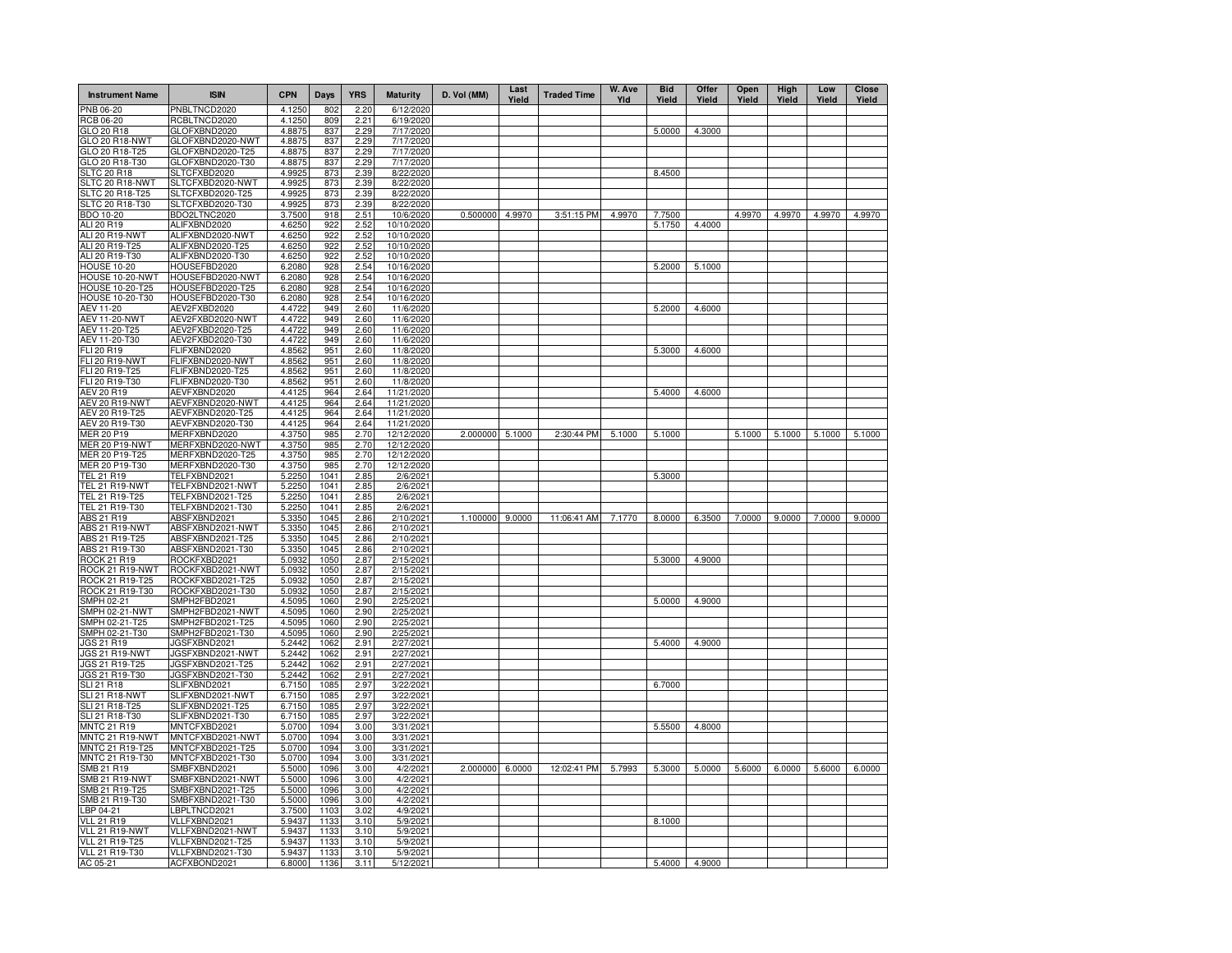| <b>Instrument Name</b>                 | <b>ISIN</b>                          | <b>CPN</b>       | Days         | <b>YRS</b>   | <b>Maturity</b>          | D. Vol (MM)      | Last<br>Yield | <b>Traded Time</b> | W. Ave<br>Yld | <b>Bid</b><br>Yield | Offer<br>Yield | Open<br>Yield | High<br>Yield | Low<br>Yield | Close<br>Yield |
|----------------------------------------|--------------------------------------|------------------|--------------|--------------|--------------------------|------------------|---------------|--------------------|---------------|---------------------|----------------|---------------|---------------|--------------|----------------|
| AC 05-21-NWT                           | ACFXBOND2021-NWT                     | 6.8000           | 1136         | 3.11         | 5/12/2021                |                  |               |                    |               |                     |                |               |               |              |                |
| AC 05-21-T25                           | ACFXBOND2021-T25                     | 6.8000           | 1136         | 3.11         | 5/12/2021                |                  |               |                    |               |                     |                |               |               |              |                |
| AC 05-21-T30<br>SM 21 R19              | ACFXBOND2021-T30<br>SMICFXBD2021     | 6.8000<br>5.2958 | 1136<br>1143 | 3.11<br>3.13 | 5/12/2021<br>5/19/2021   | 4.890000 4.8000  |               | 3:47:43 PM         | 4.8722        | 4.9500              |                | 6.0000        | 6.0000        | 4.8000       | 4.8000         |
| <b>SM 21 R19-NWT</b>                   | SMICFXBD2021-NWT                     | 5.2958           | 1143         | 3.13         | 5/19/2021                |                  |               |                    |               |                     |                |               |               |              |                |
| SM 21 R19-T25                          | SMICFXBD2021-T25                     | 5.2958           | 1143         | 3.13         | 5/19/2021                |                  |               |                    |               |                     |                |               |               |              |                |
| SM 21 R19-T30                          | SMICFXBD2021-T30                     | 5.2958           | 1143         | 3.13         | 5/19/2021                |                  |               |                    |               |                     |                |               |               |              |                |
| CHI 21 R19                             | CHIFXBND2021                         | 5.3200           | 1161         | 3.18         | 6/6/2021                 |                  |               |                    |               | 5.4000              |                |               |               |              |                |
| CHI 21 R19-NWT                         | CHIFXBND2021-NWT                     | 5.3200           | 1161         | 3.18         | 6/6/2021                 |                  |               |                    |               |                     |                |               |               |              |                |
| CHI 21 R19-T25                         | CHIFXBND2021-T25                     | 5.3200           | 1161         | 3.18         | 6/6/2021                 |                  |               |                    |               |                     |                |               |               |              |                |
| CHI 21 R19-T30<br><b>SMCGP 21 R19</b>  | CHIFXBND2021-T30                     | 5.3200           | 1161<br>1196 | 3.18         | 6/6/2021                 | 32.000000 6.3000 |               |                    |               |                     |                |               |               |              |                |
| SMCGP 21 R19-NWT                       | SMCGPFBD2021<br>SMCGPFBD2021-NWT     | 4.3458<br>4.3458 | 1196         | 3.27<br>3.27 | 7/11/2021<br>7/11/2021   |                  |               | 2:26:25 PM         | 6.3000        | 5.6000              | 4.9000         | 6.3000        | 6.3000        | 6.3000       | 6.3000         |
| SMCGP 21 R19-T25                       | SMCGPFBD2021-T25                     | 4.3458           | 1196         | 3.27         | 7/11/2021                |                  |               |                    |               |                     |                |               |               |              |                |
| SMCGP 21 R19-T30                       | SMCGPFBD2021-T30                     | 4.3458           | 1196         | 3.27         | 7/11/2021                |                  |               |                    |               |                     |                |               |               |              |                |
| GTCAP 21 R19                           | GTCFXBND2021                         | 5.1965           | 1223         | 3.35         | 8/7/2021                 |                  |               |                    |               | 7.5000              |                |               |               |              |                |
| GTCAP 21 R19-NWT                       | GTCFXBND2021-NWT                     | 5.1965           | 1223         | 3.35         | 8/7/2021                 |                  |               |                    |               |                     |                |               |               |              |                |
| GTCAP 21 R19-T25                       | GTCFXBND2021-T25                     | 5.1965           | 1223         | 3.35         | 8/7/2021                 |                  |               |                    |               |                     |                |               |               |              |                |
| GTCAP 21 R19-T30                       | GTCFXBND2021-T30                     | 5.1965           | 1223         | 3.35         | 8/7/2021                 |                  |               |                    |               |                     |                |               |               |              |                |
| SMPH 21 R19                            | SMPHFXBD2021                         | 5.2006           | 1248         | 3.42         | 9/1/2021                 |                  |               |                    |               | 5.8000              |                |               |               |              |                |
| SMPH 21 R19-NWT                        | SMPHFXBD2021-NWT                     | 5.2006           | 1248         | 3.42         | 9/1/2021                 |                  |               |                    |               |                     |                |               |               |              |                |
| SMPH 21 R19-T25                        | SMPHFXBD2021-T25                     | 5.2006           | 1248         | 3.42         | 9/1/2021                 |                  |               |                    |               |                     |                |               |               |              |                |
| SMPH 21 R19-T30<br>CPG 21 R20          | SMPHFXBD2021-T30<br>CPGIFXBD2021     | 5.2006<br>6.9758 | 1248<br>1249 | 3.42<br>3.42 | 9/1/2021<br>9/2/2021     |                  |               |                    |               | 8.5000              | 6.1500         |               |               |              |                |
| CPG 21 R20-NWT                         | CPGIFXBD2021-NWT                     | 6.9758           | 1249         | 3.42         | 9/2/2021                 |                  |               |                    |               |                     |                |               |               |              |                |
| CPG 21 R20-T25                         | CPGIFXBD2021-T25                     | 6.9758           | 1249         | 3.42         | 9/2/2021                 |                  |               |                    |               |                     |                |               |               |              |                |
| CPG 21 R20-T30                         | CPGIFXBD2021-T30                     | 6.9758           | 1249         | 3.42         | 9/2/2021                 |                  |               |                    |               |                     |                |               |               |              |                |
| AP 21 R19                              | APCFXBND2021                         | 5.2050           | 1257         | 3.44         | 9/10/2021                |                  |               |                    |               | 5.7500              |                |               |               |              |                |
| <b>AP 21 R19-NWT</b>                   | APCFXBND2021-NWT                     | 5.2050           | 1257         | 3.44         | 9/10/2021                |                  |               |                    |               |                     |                |               |               |              |                |
| AP 21 R19-T25                          | APCFXBND2021-T25                     | 5.2050           | 1257         | 3.44         | 9/10/2021                |                  |               |                    |               |                     |                |               |               |              |                |
| AP 21 R19-T30                          | APCFXBND2021-T30                     | 5.2050           | 1257         | 3.44         | 9/10/2021                |                  |               |                    |               |                     |                |               |               |              |                |
| PCOR 21 R19                            | PCORFXBD2021                         | 4.0032           | 1304         | 3.57         | 10/27/2021               |                  |               |                    |               | 5.6000              | 4.9000         |               |               |              |                |
| PCOR 21 R19-NWT<br>PCOR 21 R19-T25     | PCORFXBD2021-NWT                     | 4.0032<br>4.0032 | 1304<br>1304 | 3.57         | 10/27/2021               |                  |               |                    |               |                     |                |               |               |              |                |
| PCOR 21 R19-T30                        | PCORFXBD2021-T25<br>PCORFXBD2021-T30 | 4.0032           | 1304         | 3.57<br>3.57 | 10/27/2021<br>10/27/2021 |                  |               |                    |               |                     |                |               |               |              |                |
| MBT 11-21                              | MBTLTNCD2021                         | 4.2500           | 1329         | 3.64         | 11/21/2021               |                  |               |                    |               |                     |                |               |               |              |                |
| FLI 21 R20                             | FLIFXBND2021                         | 5.4000           | 1342         | 3.67         | 12/4/2021                |                  |               |                    |               | 5.7000              | 4.9000         |               |               |              |                |
| <b>FLI 21 R20-NWT</b>                  | FLIFXBND2021-NWT                     | 5.4000           | 1342         | 3.67         | 12/4/2021                |                  |               |                    |               |                     |                |               |               |              |                |
| FLI 21 R20-T25                         | FLIFXBND2021-T25                     | 5.4000           | 1342         | 3.67         | 12/4/2021                |                  |               |                    |               |                     |                |               |               |              |                |
| FLI 21 R20-T30                         | FLIFXBND2021-T30                     | 5.4000           | 1342         | 3.67         | 12/4/2021                |                  |               |                    |               |                     |                |               |               |              |                |
| <b>RLC 02-22</b>                       | RLCFXBND2022                         | 4.8000           | 1423         | 3.90         | 2/23/2022                |                  |               |                    |               | 5.6000              | 5.0000         |               |               |              |                |
| <b>RLC 02-22-NWT</b>                   | RLCFXBND2022-NWT                     | 4.8000           | 1423         | 3.90         | 2/23/2022                |                  |               |                    |               |                     |                |               |               |              |                |
| RLC 02-22-T25                          | RLCFXBND2022-T25                     | 4.8000<br>4.8000 | 1423<br>1423 | 3.90         | 2/23/2022<br>2/23/2022   |                  |               |                    |               |                     |                |               |               |              |                |
| RLC 02-22-T30<br><b>SMC 22 R20</b>     | RLCFXBND2022-T30<br>SMCFXBND2022     | 4.8243           | 1429         | 3.90<br>3.91 | 3/1/2022                 |                  |               |                    |               | 6.5000              |                |               |               |              |                |
| <b>SMC 22 R20-NWT</b>                  | SMCFXBND2022-NWT                     | 4.8243           | 1429         | 3.91         | 3/1/2022                 |                  |               |                    |               |                     |                |               |               |              |                |
| SMC 22 R20-T25                         | SMCFXBND2022-T25                     | 4.8243           | 1429         | 3.91         | 3/1/2022                 |                  |               |                    |               |                     |                |               |               |              |                |
| SMC 22 R20-T30                         | SMCFXBND2022-T30                     | 4.8243           | 1429         | 3.91         | 3/1/2022                 |                  |               |                    |               |                     |                |               |               |              |                |
| SMB 22 R19                             | SMBFXBND2022                         | 6.6000           | 1461         | 4.00         | 4/2/2022                 |                  |               |                    |               | 5.7500              | 5.0000         |               |               |              |                |
| <b>SMB 22 R19-NWT</b>                  | SMBFXBND2022-NWT                     | 6.6000           | 1461         | 4.00         | 4/2/2022                 |                  |               |                    |               |                     |                |               |               |              |                |
| SMB 22 R19-T25                         | SMBFXBND2022-T25                     | 6.6000           | 1461         | 4.00         | 4/2/2022                 |                  |               |                    |               |                     |                |               |               |              |                |
| SMB 22 R19-T30                         | SMBFXBND2022-T30                     | 6.6000           | 1461         | 4.00         | 4/2/2022                 |                  |               |                    |               |                     |                |               |               |              |                |
| SMC 04-22 R20                          | SMC2FXBD2022                         | 5.1923           | 1466         | 4.01         | 4/7/2022                 |                  |               |                    |               | 5.7000              |                |               |               |              |                |
| SMC 04-22 R20-NWT                      | SMC2FXBD2022-NWT                     | 5.1923           | 1466         | 4.01         | 4/7/2022                 |                  |               |                    |               |                     |                |               |               |              |                |
| SMC 04-22 R20-T25<br>SMC 04-22 R20-T30 | SMC2FXBD2022-T25<br>SMC2FXBD2022-T30 | 5.1923<br>5.1923 | 1466<br>1466 | 4.01<br>4.01 | 4/7/2022<br>4/7/2022     |                  |               |                    |               |                     |                |               |               |              |                |
| ALI 22 R19                             | ALIFXBND2022                         | 6.0000           | 1486         | 4.07         | 4/27/2022                |                  |               |                    |               | 5.6000              | 5.0000         |               |               |              |                |
| ALI 22 R19-NWT                         | ALIFXBND2022-NWT                     | 6.0000           | 1486         | 4.07         | 4/27/2022                |                  |               |                    |               |                     |                |               |               |              |                |
| ALI 22 R19-T25                         | ALIFXBND2022-T25                     | 6.0000           | 1486         | 4.07         | 4/27/2022                |                  |               |                    |               |                     |                |               |               |              |                |
| ALI 22 R19-T30                         | ALIFXBND2022-T30                     | 6.0000           | 1486         | 4.07         | 4/27/2022                |                  |               |                    |               |                     |                |               |               |              |                |
| ALI 22 4.5                             | ALI2FXBD2022                         | 4.5000           | 1488         | 4.07         | 4/29/2022                | 4.100000 5.8750  |               | 2:58:09 PM         | 5.8750        | 5.8740              | 5.0000         | 5.8750        | 5.8750        | 5.8750       | 5.8750         |
| ALI 22 4.5-NWT                         | ALI2FXBD2022-NWT                     | 4.5000           | 1488         | 4.07         | 4/29/2022                |                  |               |                    |               |                     |                |               |               |              |                |
| ALI 22 4.5-T25                         | ALI2FXBD2022-T25                     | 4.5000           | 1488         | 4.07         | 4/29/2022                |                  |               |                    |               |                     |                |               |               |              |                |
| ALI 22 4.5-T30                         | ALI2FXBD2022-T30                     | 4.5000           | 1488         | 4.07         | 4/29/2022                |                  |               |                    |               |                     |                |               |               |              |                |
| PSB 04-22                              | PSBLTNCD2022                         | 3.5000           | 1489         | 4.08         | 4/30/2022                |                  |               |                    |               |                     |                |               |               |              |                |
| CHIB 05-22<br><b>SLTC 22 R20</b>       | CHIBLTNC2022<br>SLTCFXBD2022         | 3.2500<br>5.5796 | 1507<br>1511 | 4.13<br>4.14 | 5/18/2022<br>5/22/2022   |                  |               |                    |               |                     |                |               |               |              |                |
| SLTC 22 R20-NWT                        | SLTCFXBD2022-NWT                     | 5.5796           | 1511         | 4.14         | 5/22/2022                |                  |               |                    |               | 5.9000              | 5.0000         |               |               |              |                |
| SLTC 22 R20-T25                        | SLTCFXBD2022-T25                     | 5.5796           | 1511         | 4.14         | 5/22/2022                |                  |               |                    |               |                     |                |               |               |              |                |
| SLTC 22 R20-T30                        | SLTCFXBD2022-T30                     | 5.5796           | 1511         | 4.14         | 5/22/2022                |                  |               |                    |               |                     |                |               |               |              |                |
| <b>PNB 06-22</b>                       | PNBLTNCD2022                         | 3.2500           | 1526         | 4.18         | 6/6/2022                 | 1.000000         | 3.4400        | 10:10:36 AM        | 3.4400        |                     |                | 3.4400        | 3.4400        | 3.4400       | 3.4400         |
| <b>HOUSE 22 R20</b>                    | HOUSEFBD2022                         | 6.1310           | 1566         | 4.29         | 7/16/2022                |                  |               |                    |               | 7.8500              |                |               |               |              |                |
|                                        | HOUSE 22 R20-NWT HOUSEFBD2022-NWT    | 6.1310           | 1566         | 4.29         | 7/16/2022                |                  |               |                    |               |                     |                |               |               |              |                |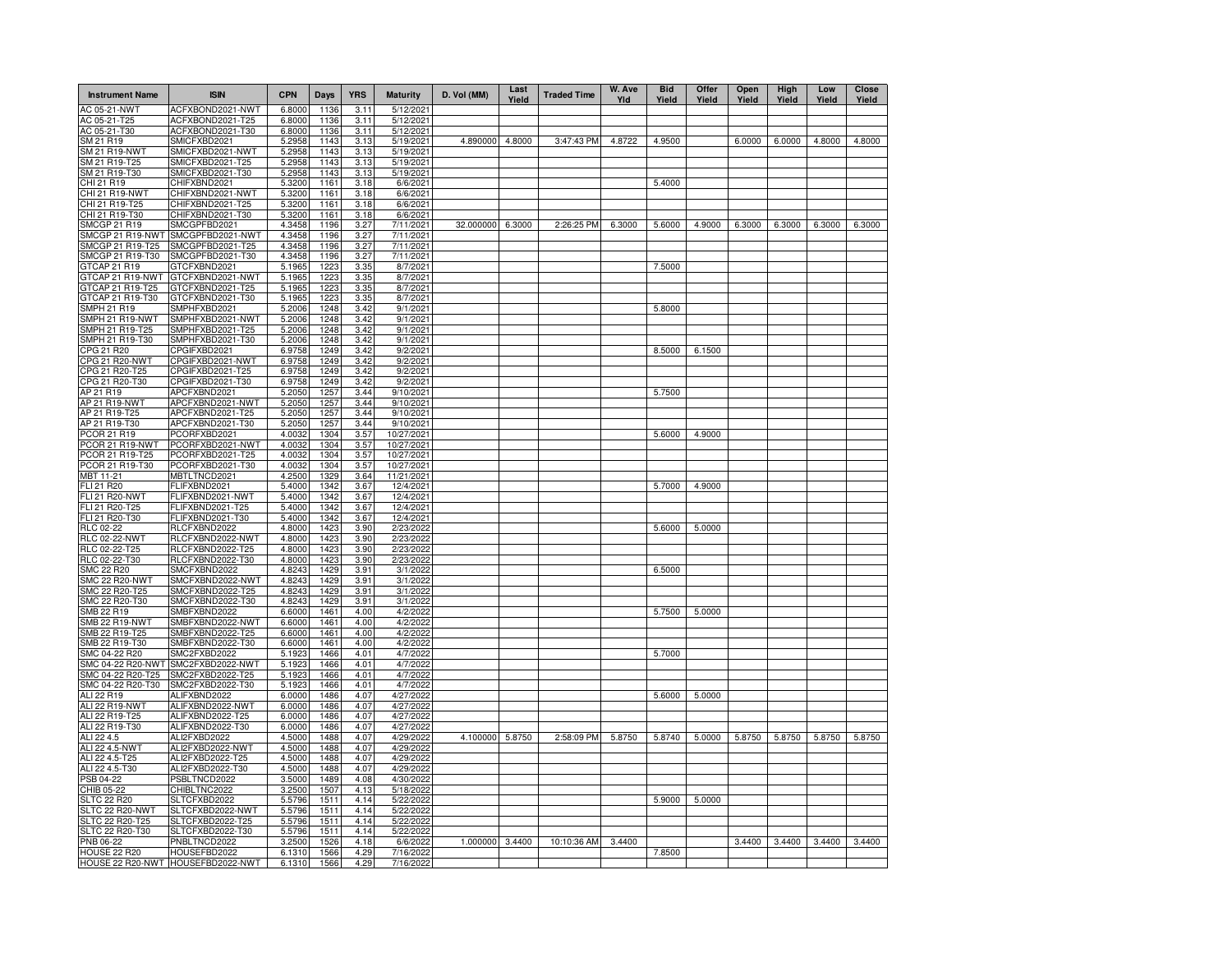| <b>Instrument Name</b>               | <b>ISIN</b>                          | <b>CPN</b>       | Days         | <b>YRS</b>   | <b>Maturity</b>          | D. Vol (MM)     | Last<br>Yield | <b>Traded Time</b> | W. Ave<br>Yld | <b>Bid</b><br>Yield | Offer<br>Yield | Open<br>Yield | High<br>Yield | Low<br>Yield  | Close<br>Yield |
|--------------------------------------|--------------------------------------|------------------|--------------|--------------|--------------------------|-----------------|---------------|--------------------|---------------|---------------------|----------------|---------------|---------------|---------------|----------------|
| <b>HOUSE 22 R20-T25</b>              | HOUSEFBD2022-T25                     | 6.1310           | 1566         | 4.29         | 7/16/2022                |                 |               |                    |               |                     |                |               |               |               |                |
| <b>HOUSE 22 R20-T30</b>              | HOUSEFBD2022-T30                     | 6.1310           | 1566         | 4.29         | 7/16/2022                |                 |               |                    |               |                     |                |               |               |               |                |
| SM 22 R19<br>SM 22 R19-NWT           | SMICFXBD2022<br>SMICFXBD2022-NWT     | 6.9442<br>6.9442 | 1566<br>1566 | 4.29<br>4.29 | 7/16/2022<br>7/16/2022   |                 |               |                    |               | 5.3500              | 5.0000         |               |               |               |                |
| SM 22 R19-T25                        | SMICFXBD2022-T25                     | 6.9442           | 1566         | 4.29         | 7/16/2022                |                 |               |                    |               |                     |                |               |               |               |                |
| SM 22 R19-T30                        | SMICFXBD2022-T30                     | 6.9442           | 1566         | 4.29         | 7/16/2022                |                 |               |                    |               |                     |                |               |               |               |                |
| <b>AEV 22 R20</b>                    | AEVFXBND2022                         | 5.0056           | 1587         | 4.34         | 8/6/2022                 |                 |               |                    |               | 5.5500              |                |               |               |               |                |
| <b>AEV 22 R20-NWT</b>                | AEVFXBND2022-NWT                     | 5.0056           | 1587         | 4.34         | 8/6/2022                 |                 |               |                    |               |                     |                |               |               |               |                |
| AEV 22 R20-T25                       | AEVFXBND2022-T25                     | 5.0056           | 1587         | 4.34         | 8/6/2022                 |                 |               |                    |               |                     |                |               |               |               |                |
| AEV 22 R20-T30                       | AEVFXBND2022-T30                     | 5.0056           | 1587         | 4.34         | 8/6/2022                 |                 |               |                    |               |                     |                |               |               |               |                |
| FLI 22 R20<br><b>FLI 22 R20-NWT</b>  | FLIFXBND2022<br>FLIFXBND2022-NWT     | 5.3567<br>5.3567 | 1601<br>1601 | 4.38<br>4.38 | 8/20/2022<br>8/20/2022   |                 |               |                    |               | 6.0000              |                |               |               |               |                |
| FLI 22 R20-T25                       | FLIFXBND2022-T25                     | 5.3567           | 1601         | 4.38         | 8/20/2022                |                 |               |                    |               |                     |                |               |               |               |                |
| FLI 22 R20-T30                       | FLIFXBND2022-T30                     | 5.3567           | 1601         | 4.38         | 8/20/2022                |                 |               |                    |               |                     |                |               |               |               |                |
| EW 09-22                             | EWBLTNCD2022                         | 4.0000           | 1633         | 4.47         | 9/21/2022                |                 |               |                    |               |                     |                |               |               |               |                |
| PNB 10-22                            | PNB2LTNC2022                         | 3.7500           | 1669         | 4.57         | 10/27/2022               |                 |               |                    |               |                     |                |               |               |               |                |
| CHIB 12-22                           | CHIB2LTN2022                         | 3.6500           | 1705         | 4.67         | 12/2/2022                |                 |               |                    |               |                     |                |               |               |               |                |
| <b>RBANK 12-22</b>                   | RBANKLTN2022                         | 4.1250           | 1719         | 4.71         | 12/16/2022               |                 |               |                    |               |                     |                |               |               |               |                |
| <b>SMCGP 22 R20</b>                  | SMCGPFBD2022                         | 5.3750           | 1725         | 4.72         | 12/22/2022               | 1.500000        | 5.5500        | 3:42:50 PM         | 5.5500        | 7.4000              | 5.2750         | 5.5500        | 5.5500        | 5.5500        | 5.5500         |
| SMCGP 22 R20-NWT<br>SMCGP 22 R20-T25 | SMCGPFBD2022-NWT<br>SMCGPFBD2022-T25 | 5.3750<br>5.3750 | 1725<br>1725 | 4.72<br>4.72 | 12/22/2022<br>12/22/2022 |                 |               |                    |               |                     |                |               |               |               |                |
| SMCGP 22 R20-T30                     | SMCGPFBD2022-T30                     | 5.3750           | 1725         | 4.72         | 12/22/2022               |                 |               |                    |               |                     |                |               |               |               |                |
| CPI 01-23 R20                        | CPIFXBND2023                         | 5.0496           | 1741         | 4.77         | 1/7/2023                 |                 |               |                    |               | 5.6000              |                |               |               |               |                |
| CPI 01-23 R20-NWT                    | CPIFXBND2023-NWT                     | 5.0496           | 1741         | 4.77         | 1/7/2023                 |                 |               |                    |               |                     |                |               |               |               |                |
| CPI 01-23 R20-T25                    | CPIFXBND2023-T25                     | 5.0496           | 1741         | 4.77         | 1/7/2023                 |                 |               |                    |               |                     |                |               |               |               |                |
| CPI 01-23 R20-T30                    | CPIFXBND2023-T30                     | 5.0496           | 1741         | 4.77         | 1/7/2023                 |                 |               |                    |               |                     |                |               |               |               |                |
| RCB 02-23                            | RCBLTNCD2023                         | 3.7500           | 1776         | 4.86         | 2/11/2023                |                 |               |                    |               |                     |                |               |               |               |                |
| BDO 02-23                            | BDOLTNCD2023                         | 3.6250           | 1783         | 4.88         | 2/18/2023                | 5.000000        | 4.3560        | 3:56:47 PM         | 4.3560        |                     |                | 4.3560        | 4.3560        | 4.3560        | 4.3560         |
| GTCAP 23 R20                         | GTCFXBND2023                         | 5.0937           | 1792         | 4.91         | 2/27/2023                |                 |               |                    |               | 7.0000              |                |               |               |               |                |
| GTCAP 23 R20-NWT                     | GTCFXBND2023-NWT                     | 5.0937           | 1792         | 4.91         | 2/27/2023                |                 |               |                    |               |                     |                |               |               |               |                |
| GTCAP 23 R20-T25<br>GTCAP 23 R20-T30 | GTCFXBND2023-T25<br>GTCFXBND2023-T30 | 5.0937<br>5.0937 | 1792<br>1792 | 4.91<br>4.91 | 2/27/2023<br>2/27/2023   |                 |               |                    |               |                     |                |               |               |               |                |
| <b>SMPH 23 R21</b>                   | SMPHFXBD2023                         | 5.6630           | 1794         | 4.91         | 3/1/2023                 | 1.700000        | 5.6630        | 8:48:01 AM         | 5.6630        | 5.7000              |                | 5.6630        | 5.6630        | 5.6630        | 5.6630         |
| SMPH 23 R21-NWT                      | SMPHFXBD2023-NWT                     | 5.6630           | 1794         | 4.91         | 3/1/2023                 |                 |               |                    |               |                     |                |               |               |               |                |
| SMPH 23 R21-T25                      | SMPHFXBD2023-T25                     | 5.6630           | 1794         | 4.91         | 3/1/2023                 |                 |               |                    |               |                     |                |               |               |               |                |
| SMPH 23 R21-T30                      | SMPHFXBD2023-T30                     | 5.6630           | 1794         | 4.91         | 3/1/2023                 |                 |               |                    |               |                     |                |               |               |               |                |
| <b>SMC 23 R21</b>                    | SMCFXBND2023                         | 6.2500           | 1812         | 4.96         | 3/19/2023                |                 |               |                    |               | 6.3500              |                |               |               |               |                |
| <b>SMC 23 R21-NWT</b>                | SMCFXBND2023-NWT                     | 6.2500           | 1812         | 4.96         | 3/19/2023                |                 |               |                    |               |                     |                |               |               |               |                |
| SMC 23 R21-T25                       | SMCFXBND2023-T25                     | 6.2500           | 1812         | 4.96         | 3/19/2023                |                 |               |                    |               |                     |                |               |               |               |                |
| SMC 23 R21-T30<br>PNB 04-23          | SMCFXBND2023-T30<br>PNBLTNCD2023     | 6.2500<br>3.8750 | 1812<br>1850 | 4.96<br>5.07 | 3/19/2023<br>4/26/2023   |                 |               |                    |               |                     |                |               |               |               |                |
| EDC 23 R19                           | EDCFXBND2023                         | 4.7312           | 1857         | 5.08         | 5/3/2023                 |                 |               |                    |               | 6.5000              |                |               |               |               |                |
| EDC 23 R19-NWT                       | EDCFXBND2023-NWT                     | 4.7312           | 1857         | 5.08         | 5/3/2023                 |                 |               |                    |               |                     |                |               |               |               |                |
| EDC 23 R19-T25                       | EDCFXBND2023-T25                     | 4.7312           | 1857         | 5.08         | 5/3/2023                 |                 |               |                    |               |                     |                |               |               |               |                |
| EDC 23 R19-T30                       | EDCFXBND2023-T30                     | 4.7312           | 1857         | 5.08         | 5/3/2023                 |                 |               |                    |               |                     |                |               |               |               |                |
| <b>SECB 05-23</b>                    | SECBLTNC2023                         | 3.8750           | 1862         | 5.10         | 5/8/2023                 |                 |               |                    |               |                     |                |               |               |               |                |
| BPI 05-23                            | BPILTNCD2023                         | 3.7500           | 1878         | 5.14         | 5/24/2023                |                 |               |                    |               |                     |                |               |               |               |                |
| AC 23 R22                            | ACFXBOND2023                         | 3.9200           | 1922         | 5.26         | 7/7/2023                 | 1.000000 6.1950 |               | 3:23:14 PM         | 6.1950        | 6.2000              |                | 6.1950        | 6.1950        | 6.1950        | 6.1950         |
| AC 23 R22-NWT                        | ACFXBOND2023-NWT                     | 3.9200           | 1922         | 5.26         | 7/7/2023                 |                 |               |                    |               |                     |                |               |               |               |                |
| AC 23 R22-T25<br>AC 23 R22-T30       | ACFXBOND2023-T25<br>ACFXBOND2023-T30 | 3.9200<br>3.9200 | 1922<br>1922 | 5.26<br>5.26 | 7/7/2023<br>7/7/2023     |                 |               |                    |               |                     |                |               |               |               |                |
| SMCGP 23 R21                         | SMCGPFBD2023                         | 4.7575           | 1926         | 5.27         | 7/11/2023                |                 |               |                    |               | 6.3000              |                |               |               |               |                |
|                                      | SMCGP 23 R21-NWT SMCGPFBD2023-NWT    | 4.7575           | 1926         | 5.27         | 7/11/2023                |                 |               |                    |               |                     |                |               |               |               |                |
| SMCGP 23 R21-T25                     | SMCGPFBD2023-T25                     | 4.7575           | 1926         | 5.27         | 7/11/2023                |                 |               |                    |               |                     |                |               |               |               |                |
| SMCGP 23 R21-T30                     | SMCGPFBD2023-T30                     | 4.7575           | 1926         | 5.27         | 7/11/2023                |                 |               |                    |               |                     |                |               |               |               |                |
| GLO 23 R20                           | GLOFXBND2023                         | 5.2792           | 1932         | 5.29         | 7/17/2023                |                 |               |                    |               | 7.0000              |                |               |               |               |                |
| GLO 23 R20-NWT                       | GLOFXBND2023-NWT                     | 5.2792           | 1932         | 5.29         | 7/17/2023                |                 |               |                    |               |                     |                |               |               |               |                |
| GLO 23 R20-T25                       | GLOFXBND2023-T25                     | 5.2792           | 1932         | 5.29         | 7/17/2023                |                 |               |                    |               |                     |                |               |               |               |                |
| GLO 23 R20-T30                       | GLOFXBND2023-T30                     | 5.2792           | 1932<br>1967 | 5.29         | 7/17/2023                |                 |               |                    |               |                     |                |               |               |               |                |
| UBP 08-23<br>MBT 09-23               | UBPLTNCD2023<br>MBTLTNCD2023         | 4.3750<br>3.5000 | 1996         | 5.39<br>5.46 | 8/21/2023<br>9/19/2023   |                 |               |                    |               |                     |                |               |               |               |                |
| ALI 23 R22                           | ALIFXBND2023                         | 3.8915           | 2014         | 5.51         | 10/7/2023                |                 |               |                    |               | 6.0000              |                |               |               |               |                |
| ALI 23 R22-NWT                       | ALIFXBND2023-NWT                     | 3.8915           | 2014         | 5.51         | 10/7/2023                |                 |               |                    |               |                     |                |               |               |               |                |
| ALI 23 R22-T25                       | ALIFXBND2023-T25                     | 3.8915           | 2014         | 5.51         | 10/7/2023                |                 |               |                    |               |                     |                |               |               |               |                |
| ALI 23 R22-T30                       | ALIFXBND2023-T30                     | 3.8915           | 2014         | 5.51         | 10/7/2023                |                 |               |                    |               |                     |                |               |               |               |                |
| PCOR 23 R21                          | PCORFXBD2023                         | 4.5219           | 2034         | 5.57         | 10/27/2023               | 3.500000 5.8750 |               | 2:43:01 PM         | 5.8750        | 6.2000              |                | 5.8750        |               | 5.8750 5.8750 | 5.8750         |
| PCOR 23 R21-NWT                      | PCORFXBD2023-NWT                     | 4.5219           | 2034         | 5.57         | 10/27/2023               |                 |               |                    |               |                     |                |               |               |               |                |
| PCOR 23 R21-T25                      | PCORFXBD2023-T25                     | 4.5219           | 2034         | 5.57         | 10/27/2023               |                 |               |                    |               |                     |                |               |               |               |                |
| PCOR 23 R21-T30                      | PCORFXBD2023-T30                     | 4.5219           | 2034<br>2046 | 5.57         | 10/27/2023               |                 |               |                    |               |                     |                |               |               |               |                |
| FLI 23 R20<br><b>FLI 23 R20-NWT</b>  | FLIFXBND2023<br>FLIFXBND2023-NWT     | 5.4333<br>5.4333 | 2046         | 5.60<br>5.60 | 11/8/2023<br>11/8/2023   |                 |               |                    |               | 6.5000              |                |               |               |               |                |
| FLI 23 R20-T25                       | FLIFXBND2023-T25                     | 5.4333           | 2046         | 5.60         | 11/8/2023                |                 |               |                    |               |                     |                |               |               |               |                |
| FLI 23 R20-T30                       | FLIFXBND2023-T30                     | 5.4333           | 2046         | 5.60         | 11/8/2023                |                 |               |                    |               |                     |                |               |               |               |                |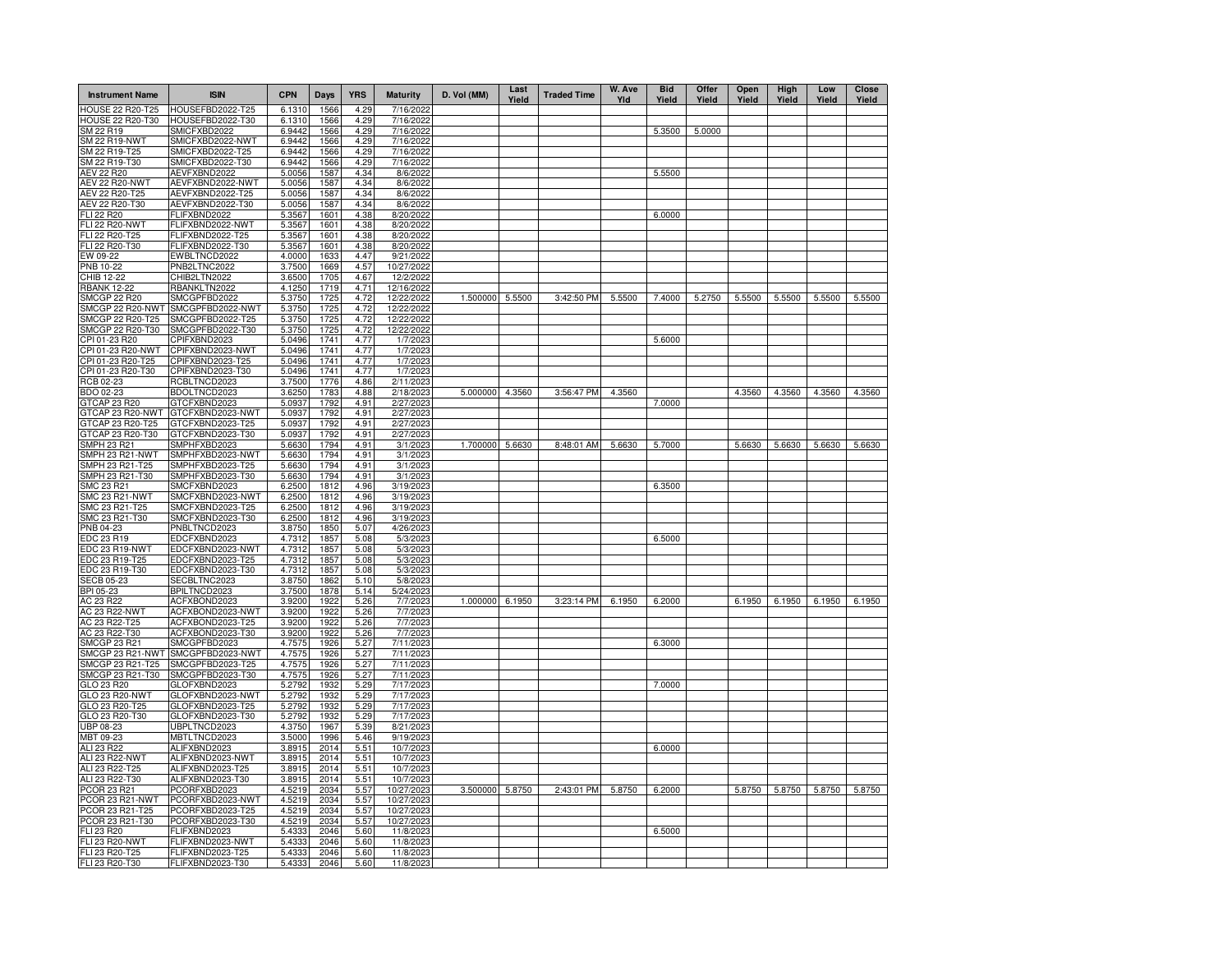| <b>Instrument Name</b>                  | <b>ISIN</b>                          | <b>CPN</b>       | Days         | <b>YRS</b>   | <b>Maturity</b>        | D. Vol (MM) | Last<br>Yield | <b>Traded Time</b> | W. Ave<br>Yld | <b>Bid</b><br>Yield | Offer<br>Yield | Open<br>Yield | High<br>Yield | Low<br>Yield | Close<br>Yield |
|-----------------------------------------|--------------------------------------|------------------|--------------|--------------|------------------------|-------------|---------------|--------------------|---------------|---------------------|----------------|---------------|---------------|--------------|----------------|
| <b>AEV 23 R20</b>                       | AEVFXBND2023                         | 4.6188           | 2059         | 5.64         | 11/21/202              |             |               |                    |               | 6.1000              |                |               |               |              |                |
| <b>AEV 23 R20-NWT</b>                   | AEVFXBND2023-NWT                     | 4.6188           | 2059         | 5.64         | 11/21/202              |             |               |                    |               |                     |                |               |               |              |                |
| AEV 23 R20-T25                          | AEVFXBND2023-T25                     | 4.6188           | 2059         | 5.64         | 11/21/202              |             |               |                    |               |                     |                |               |               |              |                |
| AEV 23 R20-T30                          | AEVFXBND2023-T30                     | 4.6188           | 2059         | 5.64         | 11/21/202              |             |               |                    |               |                     |                |               |               |              |                |
| SM 23 R21                               | SMICFXBD2023                         | 5.1590           | 2077         | 5.69         | 12/9/202               | 5.000000    | 5.5000        | 3:52:40 PM         | 5.5000        | 6.1000              | 5.0000         | 5.5000        | 5.5000        | 5.5000       | 5.5000         |
| SM 23 R21-NWT                           | SMICFXBD2023-NWT                     | 5.1590           | 2077         | 5.69         | 12/9/202               |             |               |                    |               |                     |                |               |               |              |                |
| SM 23 R21-T25                           | SMICFXBD2023-T25                     | 5.1590           | 2077         | 5.69         | 12/9/202               |             |               |                    |               |                     |                |               |               |              |                |
| SM 23 R21-T30                           | SMICFXBD2023-T30                     | 5.1590           | 2077         | 5.69         | 12/9/202               |             |               |                    |               |                     |                |               |               |              |                |
| FDC 24 R21                              | FDCFXBND2024                         | 6.1458           | 2123         | 5.81         | 1/24/2024              | 6.000000    | 5.9500        | 3:26:04 PM         | 5.9583        | 6.1250              |                | 6.0000        | 6.0000        | 5.9500       | 5.9500         |
| FDC 24 R21-NWT                          | FDCFXBND2024-NWT                     | 6.1458           | 2123         | 5.81         | 1/24/2024              |             |               |                    |               |                     |                |               |               |              |                |
| FDC 24 R21-T25                          | FDCFXBND2024-T25                     | 6.1458           | 2123         | 5.81         | 1/24/2024              |             |               |                    |               |                     |                |               |               |              |                |
| FDC 24 R21-T30                          | FDCFXBND2024-T30                     | 6.1458           | 2123         | 5.81         | 1/24/2024              |             |               |                    |               |                     |                |               |               |              |                |
| ALI 24 R20                              | ALIFXBND2024                         | 5.0000           | 2129         | 5.83         | 1/30/2024              |             |               |                    |               | 5.9000              | 5.0000         |               |               |              |                |
| ALI 24 R20-NWT                          | ALIFXBND2024-NWT                     | 5.0000           | 2129         | 5.83         | 1/30/2024              |             |               |                    |               |                     |                |               |               |              |                |
| ALI 24 R20-T25<br>ALI 24 R20-T30        | ALIFXBND2024-T25<br>ALIFXBND2024-T30 | 5.0000<br>5.0000 | 2129<br>2129 | 5.83<br>5.83 | 1/30/2024<br>1/30/2024 |             |               |                    |               |                     |                |               |               |              |                |
| <b>TEL 24 R21</b>                       | TELFXBND2024                         | 5.2813           | 2136         | 5.85         | 2/6/2024               |             |               |                    |               | 6.1000              |                |               |               |              |                |
| <b>TEL 24 R21-NWT</b>                   | TELFXBND2024-NWT                     | 5.2813           | 2136         | 5.85         | 2/6/2024               |             |               |                    |               |                     |                |               |               |              |                |
| TEL 24 R21-T25                          | TELFXBND2024-T25                     | 5.2813           | 2136         | 5.85         | 2/6/2024               |             |               |                    |               |                     |                |               |               |              |                |
| TEL 24 R21-T30                          | TELFXBND2024-T30                     | 5.2813           | 2136         | 5.85         | 2/6/2024               |             |               |                    |               |                     |                |               |               |              |                |
| <b>JGS 24 R20</b>                       | JGSFXBND2024                         | 5.3000           | 2157         | 5.91         | 2/27/2024              |             |               |                    |               | 6.5000              |                |               |               |              |                |
| JGS 24 R20-NWT                          | JGSFXBND2024-NWT                     | 5.3000           | 2157         | 5.91         | 2/27/2024              |             |               |                    |               |                     |                |               |               |              |                |
| JGS 24 R20-T25                          | JGSFXBND2024-T25                     | 5.3000           | 2157         | 5.91         | 2/27/2024              |             |               |                    |               |                     |                |               |               |              |                |
| JGS 24 R20-T30                          | JGSFXBND2024-T30                     | 5.3000           | 2157         | 5.91         | 2/27/2024              |             |               |                    |               |                     |                |               |               |              |                |
| <b>SMC 24 R22</b>                       | SMCFXBND2024                         | 5.2840           | 2160         | 5.91         | 3/1/2024               |             |               |                    |               | 6.7000              |                |               |               |              |                |
| SMC 24 R22-NWT                          | SMCFXBND2024-NWT                     | 5.2840           | 2160         | 5.91         | 3/1/2024               |             |               |                    |               |                     |                |               |               |              |                |
| SMC 24 R22-T25                          | SMCFXBND2024-T25                     | 5.2840           | 2160         | 5.91         | 3/1/2024               |             |               |                    |               |                     |                |               |               |              |                |
| SMC 24 R22-T30                          | SMCFXBND2024-T30                     | 5.2840           | 2160         | 5.91         | 3/1/2024               |             |               |                    |               |                     |                |               |               |              |                |
| STIESG 24 R22                           | STIGFXBD2024                         | 5.8085           | 2182         | 5.97         | 3/23/2024              |             |               |                    |               | 5.5000              | 5.3250         |               |               |              |                |
| STIESG 24 R22-NWT                       | STIGFXBD2024-NWT                     | 5.8085           | 2182         | 5.97         | 3/23/2024              |             |               |                    |               |                     |                |               |               |              |                |
| STIESG 24 R22-T25                       | STIGFXBD2024-T25                     | 5.8085           | 2182         | 5.97         | 3/23/2024              |             |               |                    |               |                     |                |               |               |              |                |
| STIESG 24 R22-T30                       | STIGFXBD2024-T30                     | 5.8085           | 2182         | 5.97         | 3/23/2024              |             |               |                    |               |                     |                |               |               |              |                |
| MEG 24 R22                              | MEGFXBND2024                         | 5.3535           | 2187         | 5.99         | 3/28/2024              | 1.000000    | 5.5500        | 3:37:00 PM         | 5.5500        | 5.7500              | 5.2500         | 5.5500        | 5.5500        | 5.5500       | 5.5500         |
| MEG 24 R22-NWT                          | MEGFXBND2024-NWT                     | 5.3535           | 2187         | 5.99         | 3/28/2024              |             |               |                    |               |                     |                |               |               |              |                |
| MEG 24 R22-T25                          | MEGFXBND2024-T25                     | 5.3535           | 2187         | 5.99         | 3/28/2024              |             |               |                    |               |                     |                |               |               |              |                |
| MEG 24 R22-T30                          | MEGFXBND2024-T30                     | 5.3535           | 2187         | 5.99         | 3/28/2024              |             |               |                    |               |                     |                |               |               |              |                |
| <b>MNTC 24 R21</b>                      | MNTCFXBD2024                         | 5.5000           | 2190         | 6.00         | 3/31/2024              |             |               |                    |               | 6.2500              |                |               |               |              |                |
| MNTC 24 R21-NWT                         | MNTCFXBD2024-NWT                     | 5.5000           | 2190         | 6.00         | 3/31/2024              |             |               |                    |               |                     |                |               |               |              |                |
| MNTC 24 R21-T25                         | MNTCFXBD2024-T25                     | 5.5000           | 2190         | 6.00         | 3/31/2024              |             |               |                    |               |                     |                |               |               |              |                |
| MNTC 24 R21-T30                         | MNTCFXBD2024-T30                     | 5.5000           | 2190         | 6.00         | 3/31/2024              |             |               |                    |               |                     |                |               |               |              |                |
| <b>SMB 24 R21</b>                       | SMBFXBND2024                         | 6.0000           | 2192         | 6.00         | 4/2/2024               |             |               |                    |               | 6.2000              |                |               |               |              |                |
| <b>SMB 24 R21-NWT</b>                   | SMBFXBND2024-NWT                     | 6.0000           | 2192         | 6.00         | 4/2/2024               |             |               |                    |               |                     |                |               |               |              |                |
| SMB 24 R21-T25                          | SMBFXBND2024-T25                     | 6.0000           | 2192         | 6.00         | 4/2/2024               |             |               |                    |               |                     |                |               |               |              |                |
| SMB 24 R21-T30                          | SMBFXBND2024-T30                     | 6.0000           | 2192         | 6.00         | 4/2/2024               |             |               |                    |               |                     |                |               |               |              |                |
| SMPH 05-24 R22                          | SMPH2FBD2024                         | 5.1683           | 2238         | 6.13         | 5/18/2024              | 20.000000   | 6.3000        | 4:05:12 PM         | 6.3000        | 5.5500              |                | 6.3000        | 6.3000        | 6.3000       | 6.3000         |
| SMPH 05-24 R22-NW<br>SMPH 05-24 R22-T25 | SMPH2FBD2024-NWT<br>SMPH2FBD2024-T25 | 5.1683<br>5.1683 | 2238<br>2238 | 6.13<br>6.13 | 5/18/2024<br>5/18/2024 |             |               |                    |               |                     |                |               |               |              |                |
| SMPH 05-24 R22-T30                      | SMPH2FBD2024-T30                     | 5.1683           | 2238         | 6.13         | 5/18/2024              |             |               |                    |               |                     |                |               |               |              |                |
| SM 24 R21                               | SMICFXBD2024                         | 5.6125           | 2239         | 6.13         | 5/19/2024              |             |               |                    |               | 6.0000              |                |               |               |              |                |
| SM 24 R21-NWT                           | SMICFXBD2024-NWT                     | 5.6125           | 2239         | 6.13         | 5/19/2024              |             |               |                    |               |                     |                |               |               |              |                |
| SM 24 R21-T25                           | SMICFXBD2024-T25                     | 5.6125           | 2239         | 6.13         | 5/19/2024              |             |               |                    |               |                     |                |               |               |              |                |
| SM 24 R21-T30                           | SMICFXBD2024-T30                     | 5.6125           | 2239         | 6.13         | 5/19/2024              |             |               |                    |               |                     |                |               |               |              |                |
| MBT 07-24                               | MBTLTNCD2024                         | 3.8750           | 2301         | 6.30         | 7/20/2024              |             |               |                    |               |                     |                |               |               |              |                |
| DD 24 R22                               | DDFXBOND2024                         | 6.0952           | 2302         | 6.30         | 7/21/2024              |             |               |                    |               | 8.4500              |                |               |               |              |                |
| DD 24 R22-NW1                           | DDFXBOND2024-NWT                     | 6.0952           | 2302         | 6.30         | 7/21/2024              |             |               |                    |               |                     |                |               |               |              |                |
| DD 24 R22-T25                           | DDFXBOND2024-T25                     | 6.0952           | 2302         | 6.30         | 7/21/2024              |             |               |                    |               |                     |                |               |               |              |                |
| DD 24 R22-T30                           | DDFXBOND2024-T30                     | 6.0952           | 2302         | 6.30         | 7/21/2024              |             |               |                    |               |                     |                |               |               |              |                |
| GTCAP 24 R21                            | GTCFXBND2024                         | 5.6250           | 2319         | 6.35         | 8/7/2024               |             |               |                    |               | 8.0000              |                |               |               |              |                |
| GTCAP 24 R21-NWT                        | GTCFXBND2024-NWT                     | 5.6250           | 2319         | 6.35         | 8/7/2024               |             |               |                    |               |                     |                |               |               |              |                |
| GTCAP 24 R21-T25                        | GTCFXBND2024-T25                     | 5.6250           | 2319         | 6.35         | 8/7/2024               |             |               |                    |               |                     |                |               |               |              |                |
| GTCAP 24 R21-T30                        | GTCFXBND2024-T30                     | 5.6250           | 2319         | 6.35         | 8/7/2024               |             |               |                    |               |                     |                |               |               |              |                |
| <b>VLL 24 R23</b>                       | VLLFXBND2024                         | 5.7512           | 2320         | 6.35         | 8/8/2024               |             |               |                    |               | 7.1250              |                |               |               |              |                |
| VLL 24 R23-NWT                          | VLLFXBND2024-NWT                     | 5.7512           | 2320         | 6.35         | 8/8/2024               |             |               |                    |               |                     |                |               |               |              |                |
| VLL 24 R23-T25                          | VLLFXBND2024-T25                     | 5.7512           | 2320         | 6.35         | 8/8/2024               |             |               |                    |               |                     |                |               |               |              |                |
| VLL 24 R23-T30                          | VLLFXBND2024-T30                     | 5.7512           | 2320         | 6.35         | 8/8/2024               |             |               |                    |               |                     |                |               |               |              |                |
| SMPH 24 R21                             | SMPHFXBD2024                         | 5.7417           | 2344         | 6.42         | 9/1/2024               |             |               |                    |               | 6.7500              |                |               |               |              |                |
| SMPH 24 R21-NWT                         | SMPHFXBD2024-NWT                     | 5.7417           | 2344         | 6.42         | 9/1/2024               |             |               |                    |               |                     |                |               |               |              |                |
| SMPH 24 R21-T25                         | SMPHFXBD2024-T25                     | 5.7417           | 2344         | 6.42         | 9/1/2024               |             |               |                    |               |                     |                |               |               |              |                |
| SMPH 24 R21-T30                         | SMPHFXBD2024-T30                     | 5.7417           | 2344         | 6.42         | 9/1/2024               |             |               |                    |               |                     |                |               |               |              |                |
| FLI 24 R21                              | FLIFXBND2024                         | 5.6389           | 2438         | 6.67         | 12/4/2024              |             |               |                    |               | 6.5000              |                |               |               |              |                |
| FLI 24 R21-NWT                          | FLIFXBND2024-NWT                     | 5.6389           | 2438         | 6.67         | 12/4/2024              |             |               |                    |               |                     |                |               |               |              |                |
| FLI 24 R21-T25                          | FLIFXBND2024-T25                     | 5.6389           | 2438         | 6.67         | 12/4/2024              |             |               |                    |               |                     |                |               |               |              |                |
| FLI 24 R21-T30                          | FLIFXBND2024-T30                     | 5.6389           | 2438         | 6.67         | 12/4/2024              |             |               |                    |               |                     |                |               |               |              |                |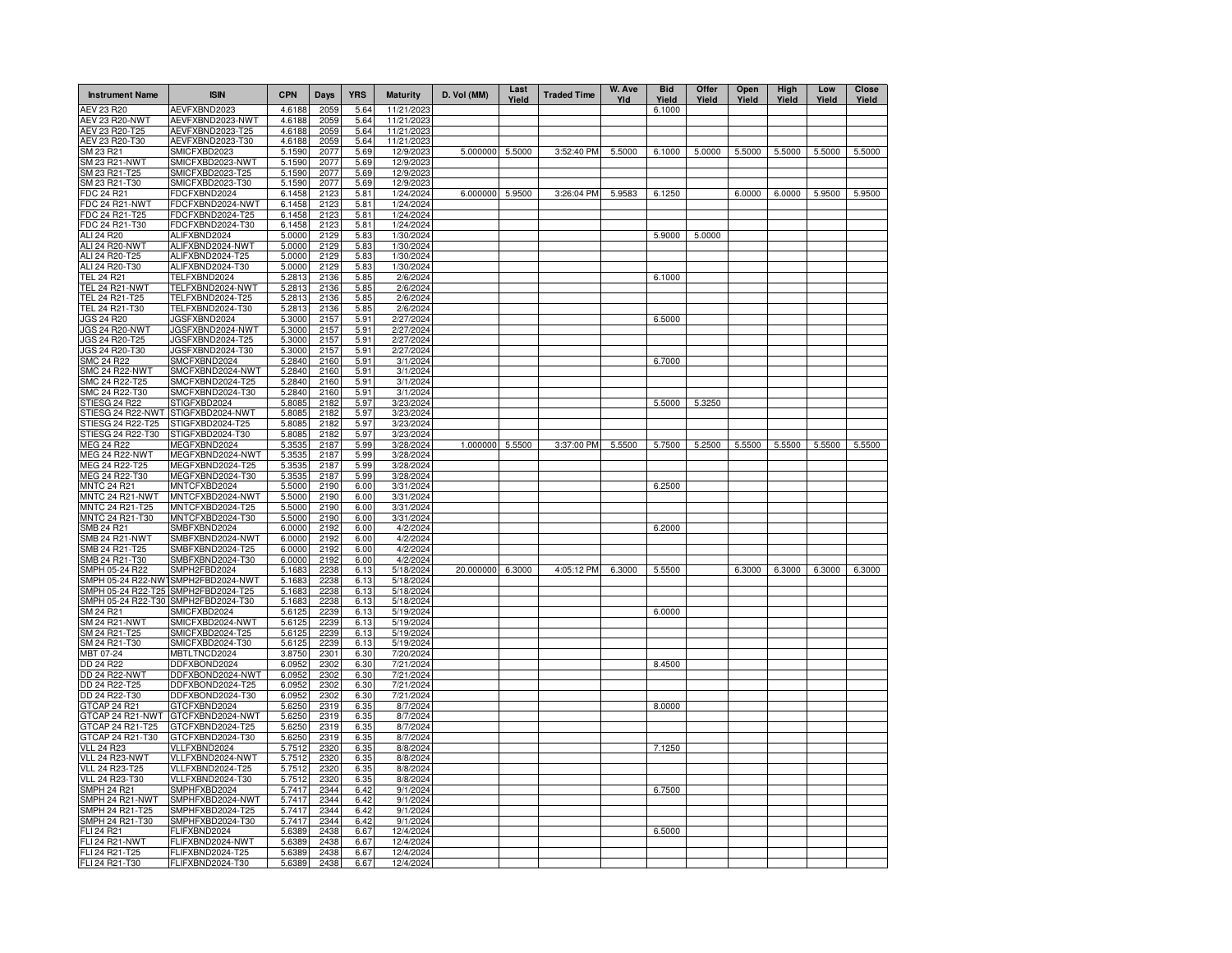| <b>Instrument Name</b>                   | <b>ISIN</b>                          | <b>CPN</b>       | <b>Days</b>  | <b>YRS</b>   | <b>Maturity</b>          | D. Vol (MM)     | Last<br>Yield | <b>Traded Time</b> | W. Ave<br>Yld | <b>Bid</b><br>Yield | Offer<br>Yield | Open<br>Yield | High<br>Yield | Low<br>Yield | <b>Close</b><br>Yield |
|------------------------------------------|--------------------------------------|------------------|--------------|--------------|--------------------------|-----------------|---------------|--------------------|---------------|---------------------|----------------|---------------|---------------|--------------|-----------------------|
| <b>SMCGP 24 R22</b>                      | SMCGPFBD2024                         | 6.2500           | 2456         | 6.72         | 12/22/2024               |                 |               |                    |               | 6.7000              |                |               |               |              |                       |
| SMCGP 24 R22-NWT                         | SMCGPFBD2024-NWT                     | 6.2500           | 2456         | 6.72         | 12/22/2024               |                 |               |                    |               |                     |                |               |               |              |                       |
| SMCGP 24 R22-T25<br>SMCGP 24 R22-T30     | SMCGPFBD2024-T25<br>SMCGPFBD2024-T30 | 6.2500           | 2456<br>2456 | 6.72         | 12/22/2024<br>12/22/2024 |                 |               |                    |               |                     |                |               |               |              |                       |
| AC 25 R23                                | ACFXBOND2025                         | 6.2500<br>4.8200 | 2506         | 6.72<br>6.86 | 2/10/2025                |                 |               |                    |               | 6.2000              |                |               |               |              |                       |
| AC 25 R23-NWT                            | ACFXBOND2025-NWT                     | 4.8200           | 2506         | 6.86         | 2/10/2025                |                 |               |                    |               |                     |                |               |               |              |                       |
| AC 25 R23-T25                            | ACFXBOND2025-T25                     | 4.8200           | 2506         | 6.86         | 2/10/2025                |                 |               |                    |               |                     |                |               |               |              |                       |
| AC 25 R23-T30                            | ACFXBOND2025-T30                     | 4.8200           | 2506         | 6.86         | 2/10/2025                |                 |               |                    |               |                     |                |               |               |              |                       |
| RLC 02-25                                | RLCFXBND2025                         | 4.9344           | 2519         | 6.90         | 2/23/2025                |                 |               |                    |               | 7.5000              |                |               |               |              |                       |
| <b>RLC 02-25-NWT</b>                     | RLCFXBND2025-NWT                     | 4.9344           | 2519         | 6.90         | 2/23/2025                |                 |               |                    |               |                     |                |               |               |              |                       |
| RLC 02-25-T25                            | RLCFXBND2025-T25                     | 4.9344           | 2519         | 6.90         | 2/23/2025                |                 |               |                    |               |                     |                |               |               |              |                       |
| RLC 02-25-T30                            | RLCFXBND2025-T30                     | 4.9344           | 2519         | 6.90         | 2/23/2025                |                 |               |                    |               |                     |                |               |               |              |                       |
| SMPH 03-25 R23                           | SMPH2FBD2025<br>SMPH2FBD2025-NWT     | 6.0804           | 2525         | 6.91         | 3/1/2025                 |                 |               |                    |               | 6.0000              |                |               |               |              |                       |
| SMPH 03-25 R23-NWT<br>SMPH 03-25 R23-T25 | SMPH2FBD2025-T25                     | 6.0804<br>6.0804 | 2525<br>2525 | 6.91<br>6.91 | 3/1/2025<br>3/1/2025     |                 |               |                    |               |                     |                |               |               |              |                       |
| SMPH 03-25 R23-T30                       | SMPH2FBD2025-T30                     | 6.0804           | 2525         | 6.91         | 3/1/2025                 |                 |               |                    |               |                     |                |               |               |              |                       |
| <b>SMC 25 R23</b>                        | SMCFXBND2025                         | 6.6250           | 2543         | 6.96         | 3/19/2025                |                 |               |                    |               | 6.7500              |                |               |               |              |                       |
| SMC 25 R23-NWT                           | SMCFXBND2025-NWT                     | 6.6250           | 2543         | 6.96         | 3/19/2025                |                 |               |                    |               |                     |                |               |               |              |                       |
| SMC 25 R23-T25                           | SMCFXBND2025-T25                     | 6.6250           | 2543         | 6.96         | 3/19/2025                |                 |               |                    |               |                     |                |               |               |              |                       |
| SMC 25 R23-T30                           | SMCFXBND2025-T30                     | 6.6250           | 2543         | 6.96         | 3/19/2025                |                 |               |                    |               |                     |                |               |               |              |                       |
| ALI 25 R21                               | ALIFXBND2025                         | 5.6250           | 2580         | 7.06         | 4/25/2025                |                 |               |                    |               | 5.9000              | 5.2750         |               |               |              |                       |
| ALI 25 R21-NWT                           | ALIFXBND2025-NWT                     | 5.6250           | 2580         | 7.06         | 4/25/2025                |                 |               |                    |               |                     |                |               |               |              |                       |
| ALI 25 R21-T25                           | ALIFXBND2025-T25                     | 5.6250           | 2580         | 7.06         | 4/25/2025                |                 |               |                    |               |                     |                |               |               |              |                       |
| ALI 25 R21-T30                           | ALIFXBND2025-T30                     | 5.6250           | 2580         | 7.06         | 4/25/2025                |                 |               |                    |               |                     |                |               |               |              |                       |
| <b>SLTC 25 R22</b><br>SLTC 25 R22-NWT    | SLTCFXBD2025<br>SLTCFXBD2025-NWT     | 6.4872<br>6.4872 | 2607<br>2607 | 7.14<br>7.14 | 5/22/2025<br>5/22/2025   |                 |               |                    |               | 8.6000              |                |               |               |              |                       |
| SLTC 25 R22-T25                          | SLTCFXBD2025-T25                     | 6.4872           | 2607         | 7.14         | 5/22/2025                |                 |               |                    |               |                     |                |               |               |              |                       |
| SLTC 25 R22-T30                          | SLTCFXBD2025-T30                     | 6.4872           | 2607         | 7.14         | 5/22/2025                |                 |               |                    |               |                     |                |               |               |              |                       |
| <b>HOUSE 25 R22</b>                      | HOUSEFBD2025                         | 6.8666           | 2662         | 7.29         | 7/16/2025                |                 |               |                    |               | 8.2250              |                |               |               |              |                       |
| HOUSE 25 R22-NWT                         | HOUSEFBD2025-NWT                     | 6.8666           | 2662         | 7.29         | 7/16/2025                |                 |               |                    |               |                     |                |               |               |              |                       |
| <b>HOUSE 25 R22-T25</b>                  | HOUSEFBD2025-T25                     | 6.8666           | 266          | 7.29         | 7/16/2025                |                 |               |                    |               |                     |                |               |               |              |                       |
| <b>HOUSE 25 R22-T30</b>                  | HOUSEFBD2025-T30                     | 6.8666           | 2662         | 7.29         | 7/16/2025                |                 |               |                    |               |                     |                |               |               |              |                       |
| FLI 25 R22                               | FLIFXBND2025                         | 5.7139           | 2697         | 7.38         | 8/20/2025                |                 |               |                    |               | 6.7500              |                |               |               |              |                       |
| <b>FLI 25 R22-NWT</b>                    | FLIFXBND2025-NWT                     | 5.7139           | 2697         | 7.38         | 8/20/2025                |                 |               |                    |               |                     |                |               |               |              |                       |
| FLI 25 R22-T25<br>FLI 25 R22-T30         | FLIFXBND2025-T25<br>FLIFXBND2025-T30 | 5.7139<br>5.7139 | 2697<br>2697 | 7.38<br>7.38 | 8/20/2025<br>8/20/2025   |                 |               |                    |               |                     |                |               |               |              |                       |
| ALI 25 R22                               | ALI2FXBD2025                         | 4.7500           | 2763         | 7.56         | 10/25/2025               |                 |               |                    |               | 6.2500              | 5.2750         |               |               |              |                       |
| <b>ALI 25 R22-NWT</b>                    | ALI2FXBD2025-NWT                     | 4.7500           | 2763         | 7.56         | 10/25/2025               |                 |               |                    |               |                     |                |               |               |              |                       |
| ALI 25 R22-T25                           | ALI2FXBD2025-T25                     | 4.7500           | 2763         | 7.56         | 10/25/2025               |                 |               |                    |               |                     |                |               |               |              |                       |
| ALI 25 R22-T30                           | ALI2FXBD2025-T30                     | 4.7500           | 2763         | 7.56         | 10/25/2025               |                 |               |                    |               |                     |                |               |               |              |                       |
| SMPH 25 R23                              | SMPHFXBD2025                         | 4.7990           | 2794         | 7.65         | 11/25/2025               |                 |               |                    |               | 6.7500              |                |               |               |              |                       |
| SMPH 25 R23-NWT                          | SMPHFXBD2025-NWT                     | 4.7990           | 2794         | 7.65         | 11/25/2025               |                 |               |                    |               |                     |                |               |               |              |                       |
| SMPH 25 R23-T25                          | SMPHFXBD2025-T25                     | 4.7990           | 2794         | 7.65         | 11/25/2025               |                 |               |                    |               |                     |                |               |               |              |                       |
| SMPH 25 R23-T30                          | SMPHFXBD2025-T30                     | 4.7990           | 2794<br>2811 | 7.65         | 11/25/2025               |                 |               |                    |               |                     |                |               |               |              |                       |
| MER 25 R20<br><b>MER 25 R20-NWT</b>      | MERFXBND2025<br>MERFXBND2025-NWT     | 4.8750<br>4.8750 | 2811         | 7.70<br>7.70 | 12/12/2025<br>12/12/2025 | 1.000000 5.9800 |               | 11:27:52 AM        | 5.9800        | 6.5000              |                | 5.9800        | 5.9800        | 5.9800       | 5.9800                |
| MER 25 R20-T25                           | MERFXBND2025-T25                     | 4.8750           | 2811         | 7.70         | 12/12/2025               |                 |               |                    |               |                     |                |               |               |              |                       |
| MER 25 R20-T30                           | MERFXBND2025-T30                     | 4.8750           | 2811         | 7.70         | 12/12/2025               |                 |               |                    |               |                     |                |               |               |              |                       |
| ALI 26 R23                               | ALIFXBND2026                         | 4.8500           | 2912         | 7.97         | 3/23/2026                | 7.570000 6.7500 |               | 3:02:30 PM         | 6.7142        | 6.6250              | 5.3250         | 6.6250        | 6.7500        | 6.6250       | 6.7500                |
| ALI 26 R23-NWT                           | ALIFXBND2026-NWT                     | 4.8500           | 2912         | 7.97         | 3/23/2026                |                 |               |                    |               |                     |                |               |               |              |                       |
| ALI 26 R23-T25                           | ALIFXBND2026-T25                     | 4.8500           | 2912         | 7.97         | 3/23/2026                |                 |               |                    |               |                     |                |               |               |              |                       |
| ALI 26 R23-T30                           | ALIFXBND2026-T30                     | 4.8500           | 2912         | 7.97         | 3/23/2026                |                 |               |                    |               |                     |                |               |               |              |                       |
| <b>SMCGP 26 R23</b>                      | SMCGPFBD2026                         | 5.1792           | 3022         | 8.27         | 7/11/2026                | 0.600000 6.4000 |               | 3:46:12 PM         | 6.4000        | 7.5000              |                | 6.4000        | 6.4000        | 6.4000       | 6.4000                |
| SMCGP 26 R23-NWT                         | SMCGPFBD2026-NWT                     | 5.1792           | 3022<br>3022 | 8.27         | 7/11/2026                |                 |               |                    |               |                     |                |               |               |              |                       |
| SMCGP 26 R23-T25<br>SMCGP 26 R23-T30     | SMCGPFBD2026-T25<br>SMCGPFBD2026-T30 | 5.1792<br>5.1792 | 3022         | 8.27<br>8.27 | 7/11/2026<br>7/11/2026   |                 |               |                    |               |                     |                |               |               |              |                       |
| SMPH 26 R23                              | SMPHFXBD2026                         | 4.2005           | 3037         | 8.31         | 7/26/2026                |                 |               |                    |               | 7.0000              | 4.9500         |               |               |              |                       |
| SMPH 26 R23-NWT                          | SMPHFXBD2026-NWT                     | 4.2005           | 3037         | 8.31         | 7/26/2026                |                 |               |                    |               |                     |                |               |               |              |                       |
| SMPH 26 R23-T25                          | SMPHFXBD2026-T25                     | 4.2005           | 3037         | 8.31         | 7/26/2026                |                 |               |                    |               |                     |                |               |               |              |                       |
| SMPH 26 R23-T30                          | SMPHFXBD2026-T30                     | 4.2005           | 3037         | 8.31         | 7/26/2026                |                 |               |                    |               |                     |                |               |               |              |                       |
| AP 26 R21                                | APCFXBND2026                         | 6.1000           | 3083         | 8.44         | 9/10/2026                |                 |               |                    |               | 6.5000              |                |               |               |              |                       |
| AP 26 R21-NWT                            | APCFXBND2026-NWT                     | 6.1000           | 3083         | 8.44         | 9/10/2026                |                 |               |                    |               |                     |                |               |               |              |                       |
| AP 26 R21-T25                            | APCFXBND2026-T25                     | 6.1000           | 3083         | 8.44         | 9/10/2026                |                 |               |                    |               |                     |                |               |               |              |                       |
| AP 26 R21-T30                            | APCFXBND2026-T30                     | 6.1000           | 3083         | 8.44         | 9/10/2026                |                 |               |                    |               |                     |                |               |               |              |                       |
| DD 26 R23                                | DDFXBOND2026                         | 5.972            | 3179         | 8.70         | 12/15/2026               |                 |               |                    |               | 8.2500              |                |               |               |              |                       |
| DD 26 R23-NWT<br>DD 26 R23-T25           | DDFXBOND2026-NWT<br>DDFXBOND2026-T25 | 5.972<br>5.972   | 3179<br>3179 | 8.70<br>8.70 | 12/15/2026<br>12/15/2026 |                 |               |                    |               |                     |                |               |               |              |                       |
| DD 26 R23-T30                            | DDFXBOND2026-T30                     | 5.9721           | 3179         | 8.70         | 12/15/2026               |                 |               |                    |               |                     |                |               |               |              |                       |
| <b>SMC 27 R24</b>                        | SMCFXBND2027                         | 5.7613           | 3255         | 8.91         | 3/1/2027                 |                 |               |                    |               | 7.5000              | 5.4000         |               |               |              |                       |
| <b>SMC 27 R24-NWT</b>                    | SMCFXBND2027-NWT                     | 5.7613           | 3255         | 8.91         | 3/1/2027                 |                 |               |                    |               |                     |                |               |               |              |                       |
| SMC 27 R24-T25                           | SMCFXBND2027-T25                     | 5.7613           | 3255         | 8.91         | 3/1/2027                 |                 |               |                    |               |                     |                |               |               |              |                       |
| SMC 27 R24-T30                           | SMCFXBND2027-T30                     | 5.7613           | 3255         | 8.91         | 3/1/2027                 |                 |               |                    |               |                     |                |               |               |              |                       |
| STIESG 27 R24                            | STIGFXBD2027                         | 6.3756           | 3277         | 8.97         | 3/23/2027                |                 |               |                    |               | 6.7500              |                |               |               |              |                       |